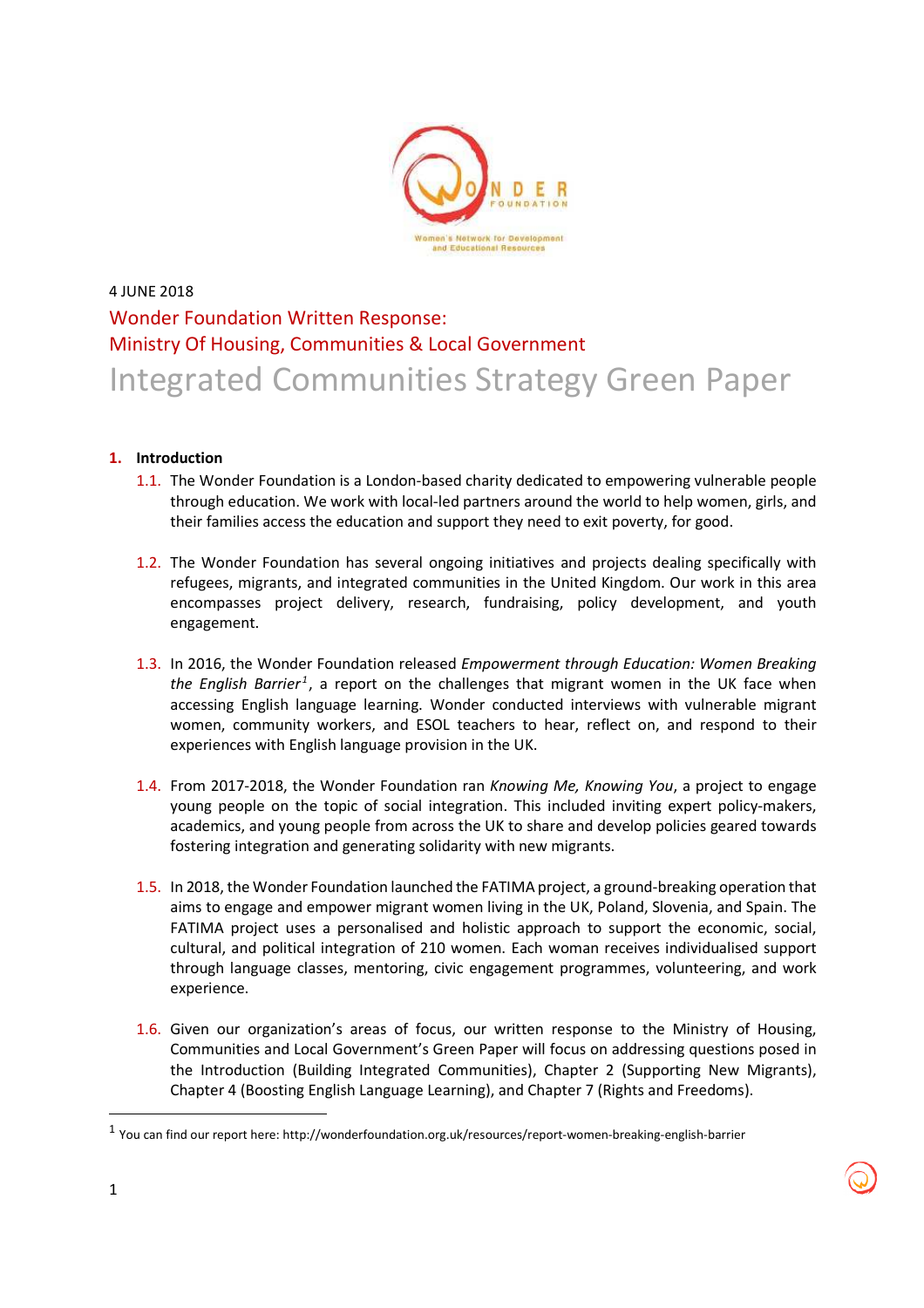- **2. Building Integrated Communities: We define integrated communities as communities where people – whatever their background – live, work, learn and socialise together, based on shared rights, responsibilities and opportunities. Do you agree with our definition?** 
	- 2.1. We agree that "Integration is a shared responsibility and is a two-way process between migrants and their local communities", but also that it is more than that. The burden to integrate should not and does not fall solely on the shoulders of the immigrant. It is critical that actual policy, and not just rhetoric, reflects the claim that host communities also have important responsibilities to undertake in the integration process. Integration is complex. 'British Culture' is almost impossible to define and dominant attitudes, value and behaviours vary across the UK and according to people's socioeconomic backgrounds. We agree with the statement that integration is a *'Spaghetti Junction', i.e. a complicated, dense set of intersections, crossroads and junctions going in lots of different directions<sup>2</sup>* . Many British people would also face challenges in 'integrating' were they to move to other parts of the country, or even within their own cities.
	- 2.2. It is important to recognize that integrated communities must also be welcoming communities. In the OECD's Indicators of Immigrant Integration 2015 report, research showed that countries who were most successful with regard to the civic engagement outcomes of migrants were those that had a more welcoming attitude towards them. While non-discrimination is a crucial aspect of a welcoming society, it is not enough. Positive measures to create a more accepting and inclusive environment, such as the funding of local mentoring and befriending initiatives, should be pursued.
	- 2.3. Wonder believes that truly meaningful social mixing in integrated communities occurs with the understanding that natives and migrants can approach each other as equals. While members of the host community may naturally take a leadership or mentor role in facilitating the inclusion of new migrants, such interactions should not presume or produce a power imbalance. As a complex transaction, integration requires mutual appreciation and understanding of different cultural norms and life experiences.
- **3. Building Integrated Communities: Do you have any examples of successful approaches to encourage integration that you wish to highlight, particularly approaches which have been subject to evaluation?** 
	- 3.1. The Wonder Foundation would like to highlight the FATIMA<sup>3</sup> (Female Active Citizenship Training Integration Migrant Accompaniment) project, our newly launched collaboration with the EU that provides individualised, holistic support for the integration of female migrants. This project

<sup>&</sup>lt;sup>2</sup> British Council, 2013, 'Whose Integration?' https://esol.britishcouncil.org/sites/default/files/attachments/informationalpage/Whose%20Integration\_0.pdf

<sup>&</sup>lt;sup>3</sup> Information and updates about the FATIMA project can be found at https://www.wonderfoundation.org.uk/fatima-project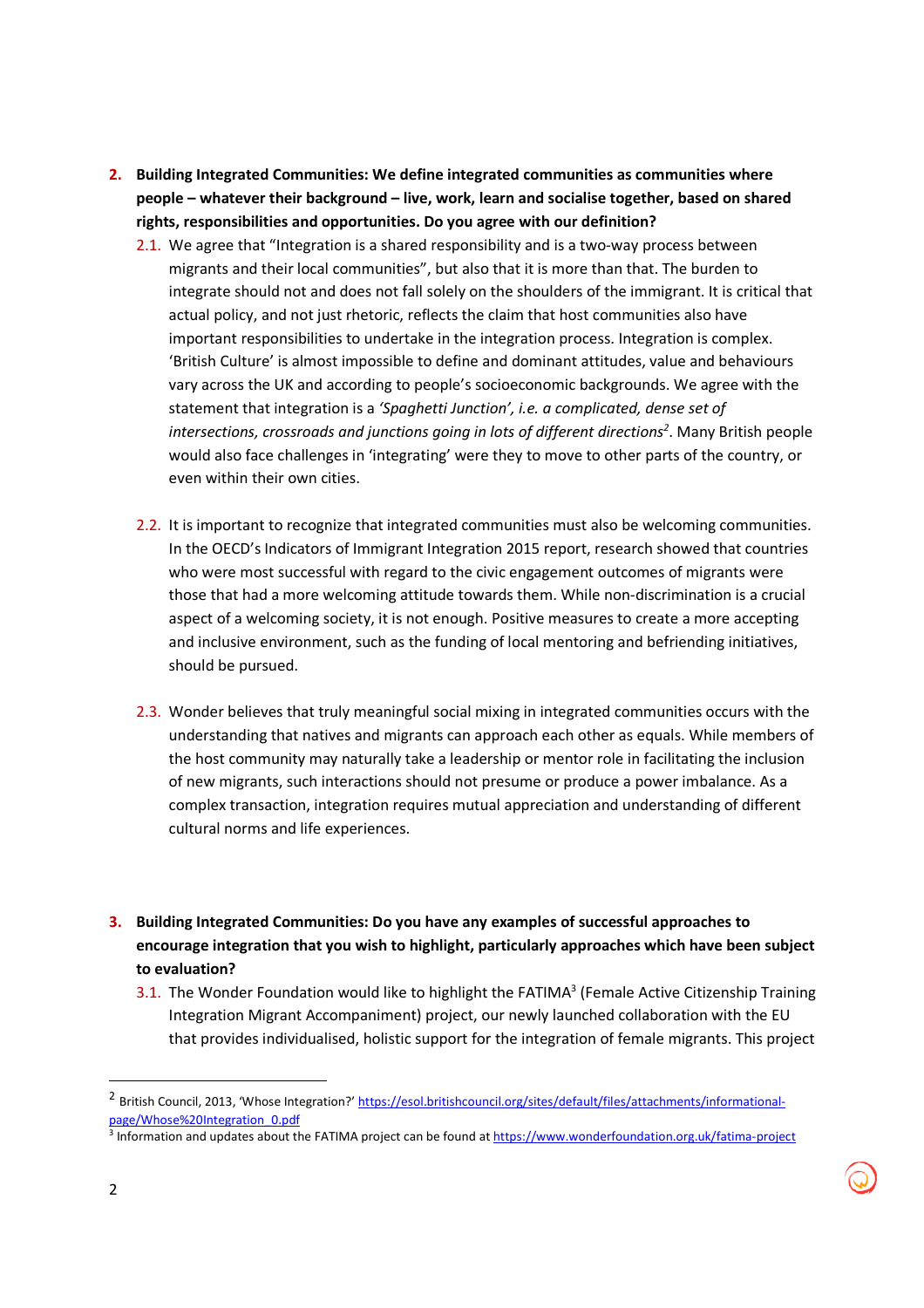was designed by and for migrant women, through focus groups, analysis of previous projects, and extensive desk research.

- 3.2. FATIMA is working to empower migrant women aged between 15 and 50. Each woman will receive one-to-one support from a mentor from the host community, as well as language classes (6 – 12 hours per week), personalised development programmes, volunteer/employability support, and civic inclusion activities. The individualised approach encourages long-term engagement and allows for the provision of tailored, personalised support. Integration activities will be delivered by five partner NGOs over a period of two years.
- 3.3. FATIMA includes the local community in the integration process through events, get-togethers, volunteering opportunities, access to local services, and activities encouraging the overcoming of prejudices. Migrant women are invited to get involved with their local society through family days, visit to schools, and participation in community-wide life.
- 3.4. Indicators of success with the FATIMA project include: an increase in the number of women achieving higher levels of reading, writing, and being understood; an increase in take-up of libraries, children's centres, and other services; an increase in volunteering; an increase in the number of women able to help children with school homework and participating in parents' evenings; and an increase in the number of women reporting that they feel less isolated.
- 3.5. The success of FATIMA will be tracked through pre- and post- programme participant surveys, attendance monitoring, journal records, in-depth interviews with participant NGOs, and interviews with teachers and tutors.
- 3.6. The Wonder Foundation would also like to highlight the work done at one of our partner organisations in the UK, the Baytree Centre. Their mission is to, "create supportive pathways towards social inclusion for inner city families through education and training programme for women and girls."<sup>4</sup> As they are an organisation with whom we have a strong relationship and is regularly offering English learning services and activities to women, we have included them as a case study and a source of information for our research.
- 3.7. In studying and evaluating their work, we found that Baytree have been able to effectively promote friendship between people from different host and migrant communities as possible and help the people they serve in becoming meaningful members of society. This success is perhaps best explained by the fact that they offer contextualised support in a supportive, welcoming, safe, and inclusive community-based spaces. For example, their PEARL programme, which offers ESOL classes coupled with social activities, helps to bring women together to learn English in a fun, engaging, and social way.
- 3.8. Their impact is truly felt by the people they serve. One of their former students shared her experience with Baytree and her account captures the impact of this organisation in shaping her

<sup>&</sup>lt;sup>4</sup> You can learn more about the services offered at The Baytree Centre by visiting their website: http://www.baytreecentre.org/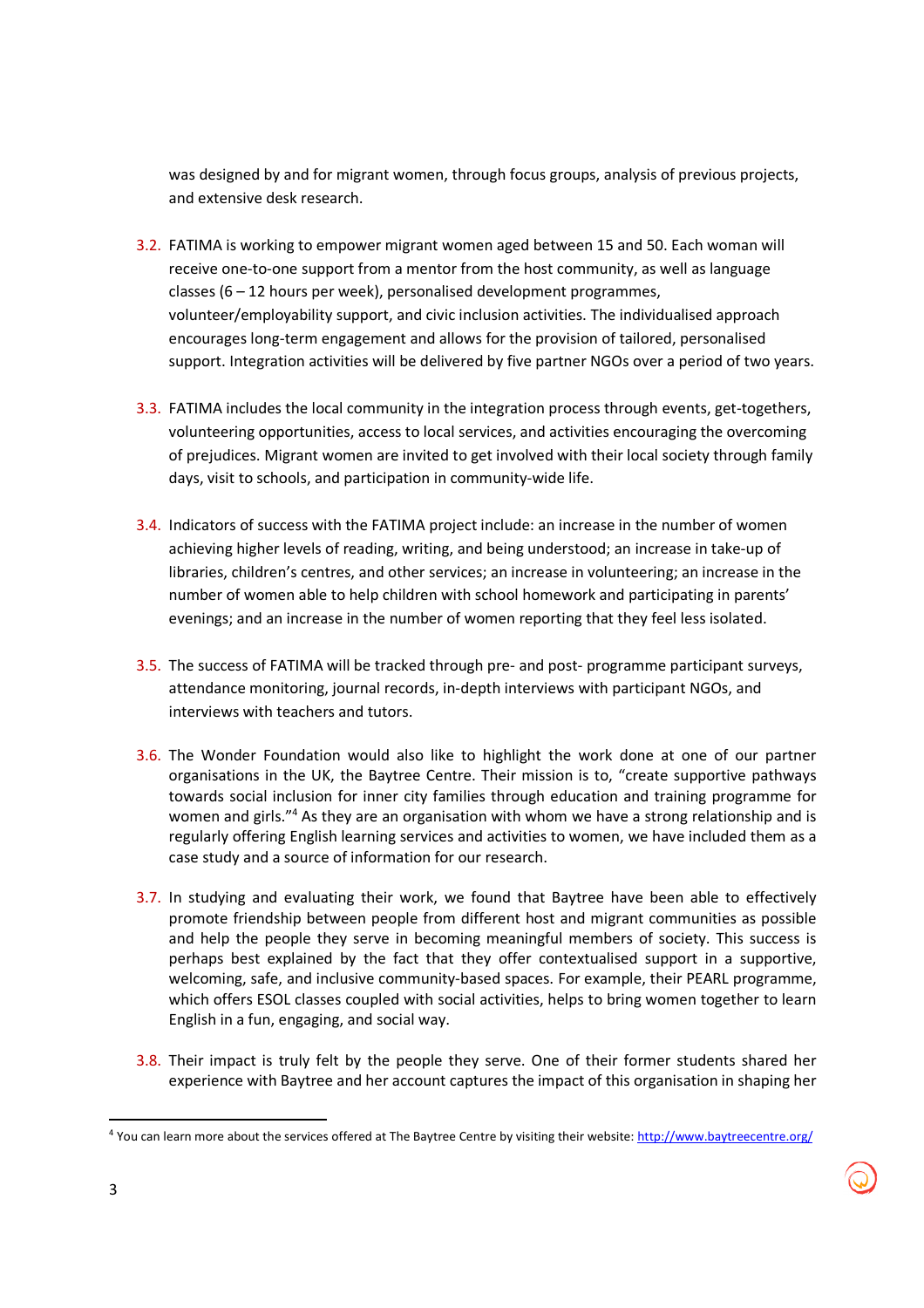life in London. Specifically, she explained how the English classes she participated in helped her gain the confidence needed to pursue her goal of working for the NHS, as well as learn how to make meaningful and lasting friendships with women from different countries and cultures. More importantly, she shared that the support she received from Baytree motivated her to pursue outreach work with her community on health promotion campaigns and maternal health.

- 3.9. Another former student also had a similar experience. As a refugee from Kosovo, she arrived with a very limited command of the English language. However, by enrolling in the English and literacy classes at Baytree, she was given the support and guidance needed to not only learn English and acquire the skills needed to become a qualified accountant, but also become an ambassador and friend to newcomers to the Centre and London.
- **4. Chapter 2, Supporting New Migrants and Resident Communities: The Green Paper proposes measures to support recent migrants so that they have the information they need to integrate into society and understand British values and their rights and responsibilities. Do you agree with this approach?** 
	- 4.1. Wonder recognizes the importance of reaching out to and supporting newly arrived migrants. Our own research notes the importance of early action: as described in our *Women Breaking*  the English Barrier<sup>5</sup> report, we found that women who were not able to access English classes soon after arrival found it increasingly difficult to start learning later on.
	- 4.2. However, we find the focus on the *Life in the UK* test and "British values" to be disproportionate and misplaced. In order to foster long-term integration, there must be greater opportunity for migrants and local residents to meet early on and to interact as equals. It should not simply fall on the migrant to seek out and create these interactions; rather, the government should encourage and facilitate nationals to engage with migrants and fund initiatives that create opportunities for social mixing. Addressing social isolation in this way is more sustainable and effective than theoretical discussion of British values, and will more effectively ensure that migrants become aware of British norms and practices.
	- 4.3. While quick and successful integration may be an ideal outcome, it is likely to be out of reach for many immigrants. The difficulty of learning a new language, negotiating new cultural norms, getting settled, and managing other responsibilities can be compounded by pre-existing challenges and other barriers. Demands that certain immigrants pass English language tests or prove certain knowledges should thus be accommodating and incorporate the understanding that everyone integrates at their own pace.
	- 4.4. With that in mind, although Wonder is happy to see recognition that refugees arriving in the UK may have particular mental health and wellbeing needs, it bears emphasizing that such needs

<sup>&</sup>lt;sup>5</sup> More information about our research into English language learning, including the report in full, can be found at https://www.wonderfoundation.org.uk/resources/report-women-breaking-english-barrier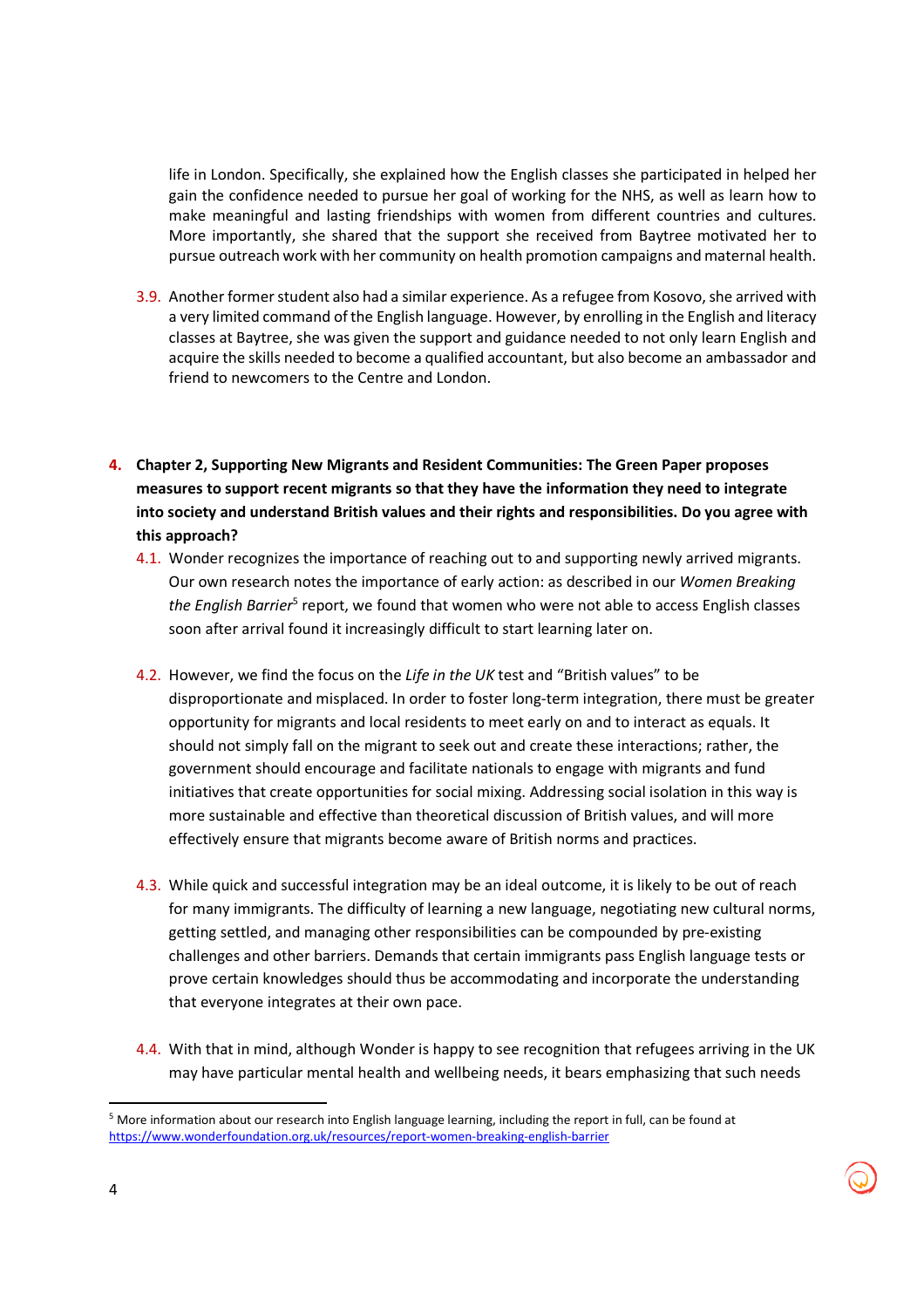may substantially hinder their ability to fully engage in formal employment, language learning, or other social activities. Ill mental health, stress, dislocation, and trauma can affect learning ability and can lead to other challenges such as depression or poor physical health. Therefore, the expectation that refugees understand British culture and take up English language training must be accompanied by the provision of extensive, accessible, and affordable services, as well as substantial flexibility in expectations of one's pace of integration.

- 4.5. Additionally, young people from both migrant, minority and host communities in the UK worked together in 2017 and 2018 as part of our 'Knowing Me, Knowing You' project to consider how young people could better integrate. They proposed the expansion of the current National Citizen Service (NCS), which is programme for youth aimed at improving community engagement through an intensive summer programme. Currently, the NCS targets young people aged 15-17, but this policy proposal believes that widening the age cohort to 16 to 29-year olds will enhance social integration between the British white majority, ethnic minorities and migrant groups. Alongside this change, the policy would introduce activities and workshops that facilitate learning around migration and integration. The evidence base and detailed proposal can be found in the footnotes<sup>6</sup>. This activity, along with all of our youth activities, gives young people the chance to encounter peers who they may not come across otherwise, placing them on an equal footing and giving them the opportunity for meaningful social mixing which has led to friendships.
- **5. Chapter 4, Boosting English Language: The Green Paper proposes a number of measures to improve the offer for people to learn English. Do you agree with this approach?** 
	- 5.1. We are pleased to see recognition in the Ministry's Green Paper of the importance of providing language learning opportunities that are tailored to particular needs, that are affordable, that are close to one's home or work, that are offered at suitable times, and that build learners' confidence. It is of utmost importance that learning opportunities are responsive to the needs of migrants.
	- 5.2. We support the allocation of funds to increase childcare provision so that parents are able to access English classes. We would like to emphasize that it is imperative that this childcare is low- or no-cost. New parents are time- and energy-poor. Often, new migrants do not have social networks to help with childcare and cannot afford to pay for alternative sources of care. Language learning is thus an impossibility if childcare is not provided.
	- 5.3. We also support the MHCLG's proposed community-based English language programme that would utilize existing community venues, rather than formal learning environments, as sites of English language education. Our research indicates that well-used community spaces can help

<sup>6</sup> Wonder Foundation, 2018, 'KMKY National Policy Proposal' https://www.wonderfoundation.org.uk/sites/default/files/National%20Policy%20Proposal%20-%20KMKY%20FT.pdf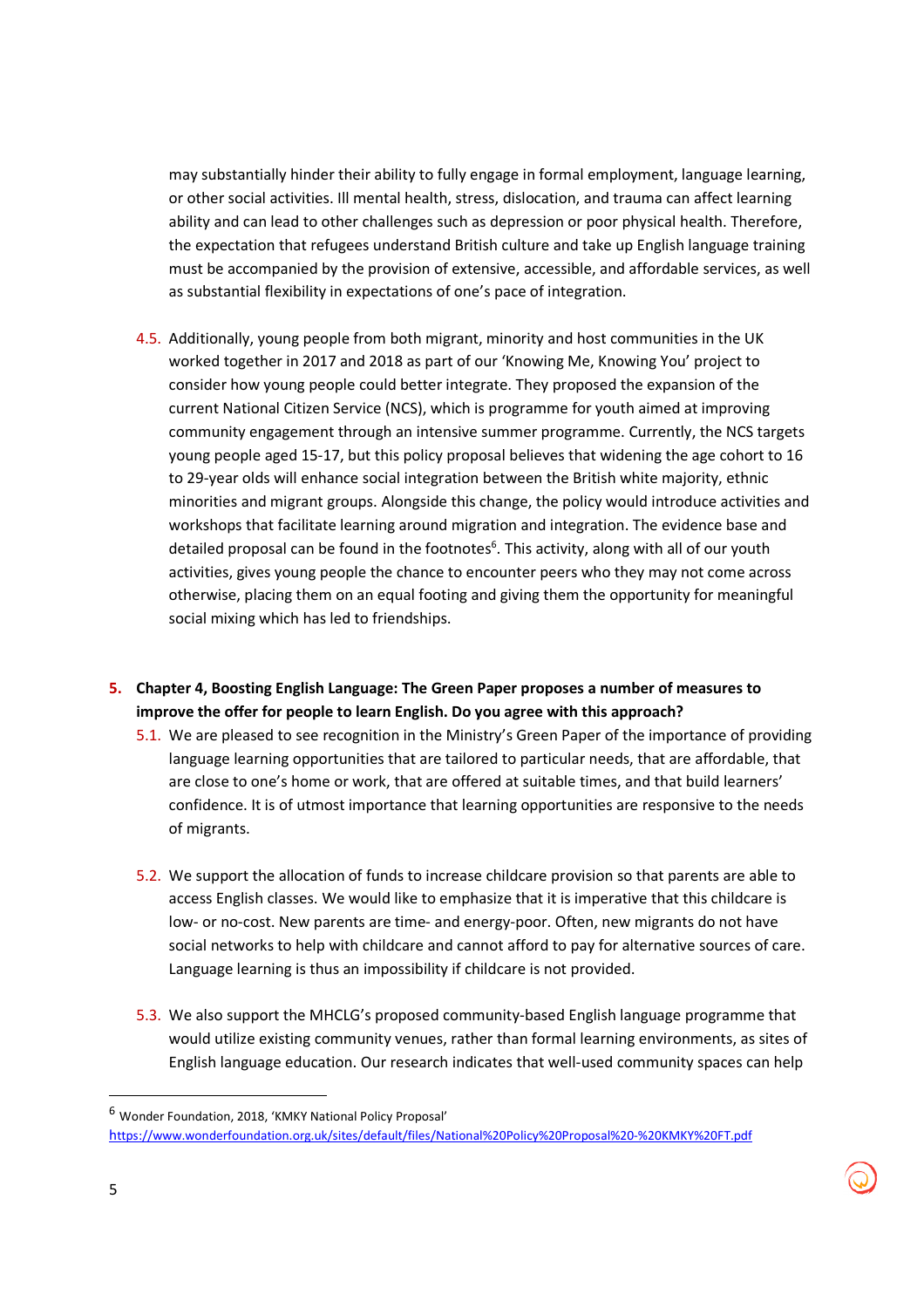women feel more safe and welcome, thus reducing their isolation and encouraging them to build relationships with others.

- 5.4. However, this should not replace the current formal ESOL provision which is much needed, under-funded and over-subscribed. Formal ESOL provision is essential if migrants are going to move into further education and training and realise their academic and professional potential.
- 5.5. We support the Ministry's introduction of an England-wide initiative to encourage more volunteers to participate in setting up and running conversation clubs. Female migrants that we spoke to indicated that it was difficult to meet native English speakers who they could practice their English with. They wanted more opportunities for continued contact with native English speakers, both to improve their English as well as to form new friendships. One of our key recommendations was to develop policies that encouraged members of the host community to mentor and befriend migrant English learners. However, it should be taken into consideration that there is a natural power imbalance between people with a skill and those without. In order for these conversation clubs to lead to genuine relationships, we would recommend nonformal activities where English can be practiced, but the skills and knowledge that migrant women already have can be shared, so that everyone has a chance to learn and to teach.
- 5.6. Wonder would like to see initiatives and approaches that foster language learning opportunities outside classrooms and other formal learning environments. It should be made easier for all migrants to volunteer should they wish to, to allow them to use their skills for the good of society and create new social networks. Complex English-language application processes should not bar them from roles that do not require high English language levels.
- **6. Chapter 4, Boosting English Language: Do you have any other suggestions on how we can improve the offer for people to learn English?** 
	- 6.1. In Wonder's research report *Empowerment through Education: Women Breaking the English Language Barrier*, we found that when migrant women did not learn English, it was not due to a lack of desire to, but due to a lack of accessible opportunities for English language learning. We would thus recommend a whole-person approach to English language provision, i.e. one that considers the multitude of needs of the learner (for example, the need for childcare provision) and ensures that they are being met.
	- 6.2. Given that, as the Green Paper states, more women than men report not speaking English well (2.1% of women compared with 1.5% of men), it is important to recognize and consider the particular challenges faced by migrant women in the UK. A gendered approach to English language education may be necessary to reduce this disparity.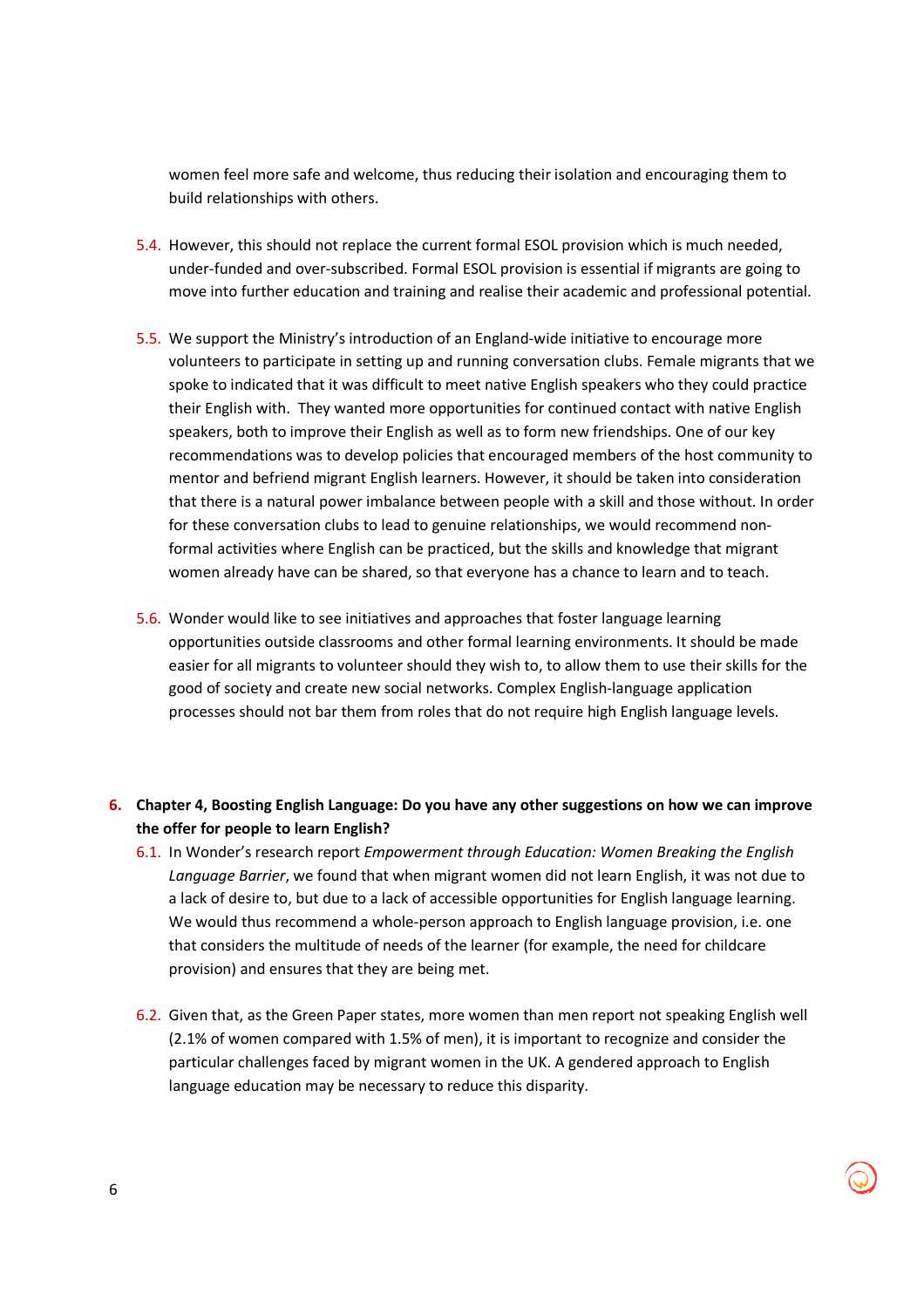- 6.3. Wonder's research found that many migrant women faced complex practical barriers that prevented them from accessing or attending English language lessons. These barriers included particular mental health challenges, significant care responsibilities, illiteracy in their own language(s), feelings of fear and unfamiliarity, and multi-dimensional poverty. In order to fulfil the stated goal of having every UK resident speak English, local and national policies must consider how these barriers can be broken down for migrants, particularly for vulnerable women.
- 6.4. Migrant women interviewed in the study suggested a number of teaching methods and formats that they felt could enhance their learning. These include:
	- 6.4.1. The provision of single-sex (all-female) classes. Although the majority of women interviewed were happy to attend mixed-gender classes, it was often clear that learners were more confident and found it easier to speak up and participate in a female-only environment. Such classes, particularly in the early stages of language learning, could thus increase teaching effectiveness. Wonder is currently conducting research into the effectiveness and impact of women-only classes.
	- 6.4.2. Classes focused on everyday practical knowledge and/or classes that also foster the development of concrete skills, such as technology use or cooking. Women found it discouraging when their lessons lacked relevance to their day-to-day life. While a focus on English for employment may be important, learners also wanted their lessons to allow them to meet needs in their personal or social life.
	- 6.4.3. Opportunities for English language learning that allow for extended socialization, with both other migrants and natives. In our research, women said they found it encouraging when they met friends and developed a social network, as this network would incentivize them to keep up with their education. They also valued these friendships intrinsically, and were happy to meet new people.
- 6.5. English language learning does not have to take place in a classroom. Opportunities where migrants can practice applying their language skills through non-and informal learning, such as through volunteer opportunities, may be equally or more valuable in fostering learning and social integration.
- 6.6. English language education, as well as integration measures more generally, should recognize that women often have responsibilities not only for themselves, but for others, such as their family. These responsibilities are often priorities in women's lives and factor heavily in their self-identity and notions of fulfilment. Strong family relationships and commitments should be celebrated and promoted, both intrinsically and because they can incentivize participation in wider society. It is often the case, for instance, that mothers improve their English skills to ensure that they are able to communicate with their children's friends and teachers. It is thus crucial that women do not have to make sacrifices in their family life in order to participate in integration activities.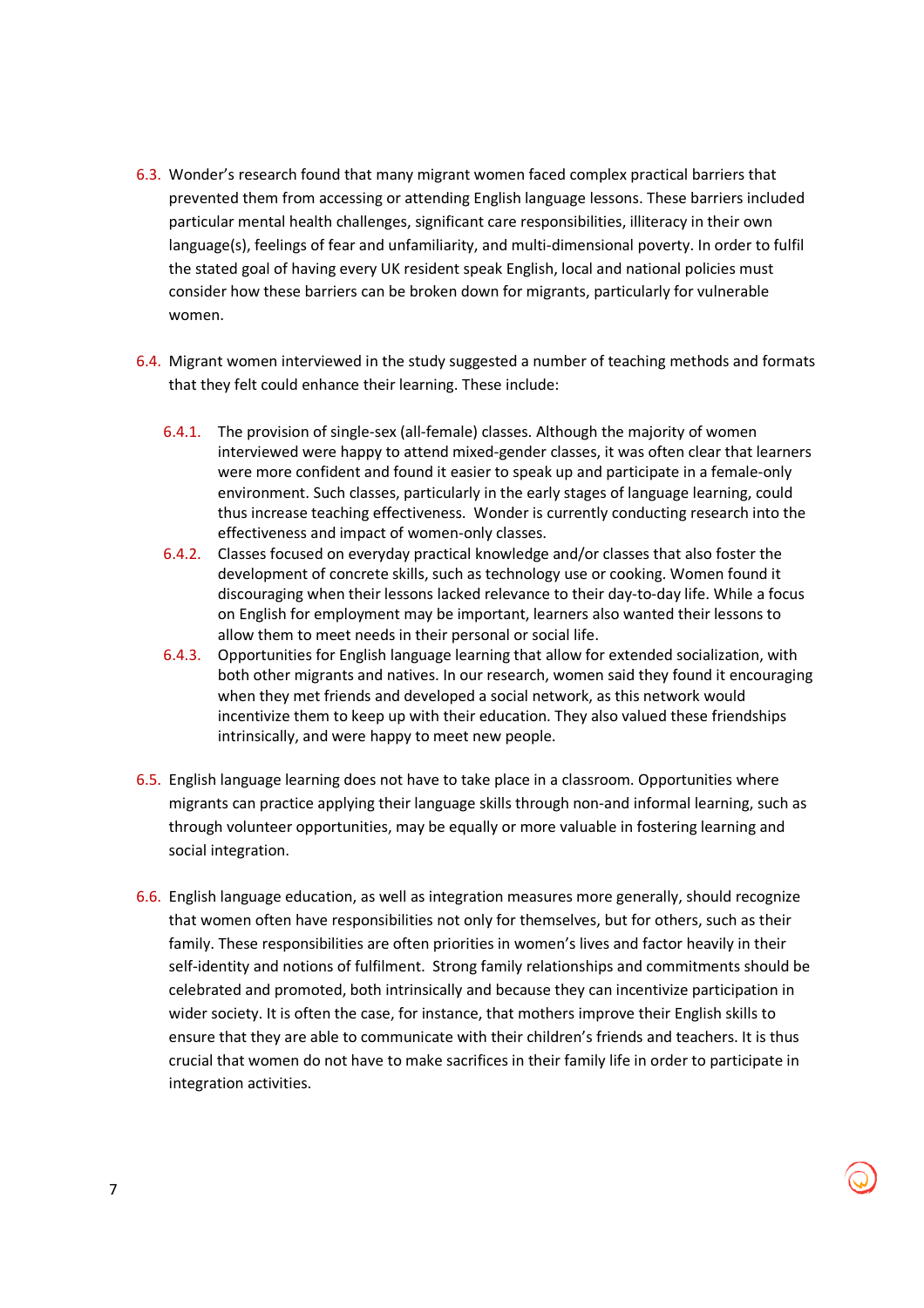- **7. Chapter 7, Rights and Freedoms: The Green Paper proposes measures to address practices which can impact on the rights of women. Do you agree with this approach?** 
	- 7.1. Wonder applauds the Ministry's recognition of, and attention to, the challenges faced by vulnerable and marginalised women in the UK. Migrant women often face a more pronounced risk of exclusion and social isolation, and face gender discrimination on top of race and class discrimination. It is thus important to take a gendered approach to integration. Wonder strongly believes in fostering women's agency and breaking down the barriers they face in order to allow them be active participants and leaders in their communities.
	- 7.2. Wonder believes that policies focusing on women must recognize that women are not simply individuals or economic agents, but are social actors who play a critical role in the integration of their children, families, and wider communities. Whilst women's caring roles are often culturally mediated, the majority of British women also put motherhood ahead of career goals in a 2014 YouGov survey, a similar proportion to women in the MENA region, so the choice to prioritise caring is not contrary to British values<sup>7</sup>.
	- 7.3. Women who learn English are able to make informed decisions about their own lives. It is essential to recognise that women face more barriers to learning English than men and that there is purpose in women learning English for their own benefit and empowerment rather than as a means to another end. A woman should not struggle to access English classes because she is not from a community that is seen as a risk or, due to factors such as health or caring responsibilities is not in a position to go into paid work.
	- 7.4. The Green Paper's focus on sharia law, forced marriage, and extremism does not adequately recognize the multitude of practical barriers that most women face, is potentially unproductive, and also risks perpetuating harmful stereotypes about migrant communities. Our consultations on harmful practices and child protection with affected communities confirm this. It should be noted that many of the most vocal activists on harmful practices are people born into the communities where they are practiced and that long-lasting change will only happen through leadership from within.
	- 7.5. Our own research has highlighted how the social integration of women is hindered mostly by day-to-day challenges, such as poverty, lack of childcare provision, unaffordability of English classes, poor health, and more. These challenges are often common to all women, whatever their faith or immigrant status. However, for some groups of vulnerable women, who lack a social network and access to support, these things can be debilitating. A strategy that aims to address the rights of women must address the practical barriers that they face each and every day.

<sup>&</sup>lt;sup>7</sup> YouGov (2014) International Omnibus Survey https://yougov.co.uk/news/2014/03/07/mult-country-survey-most-women-putmotherhood-ahea/